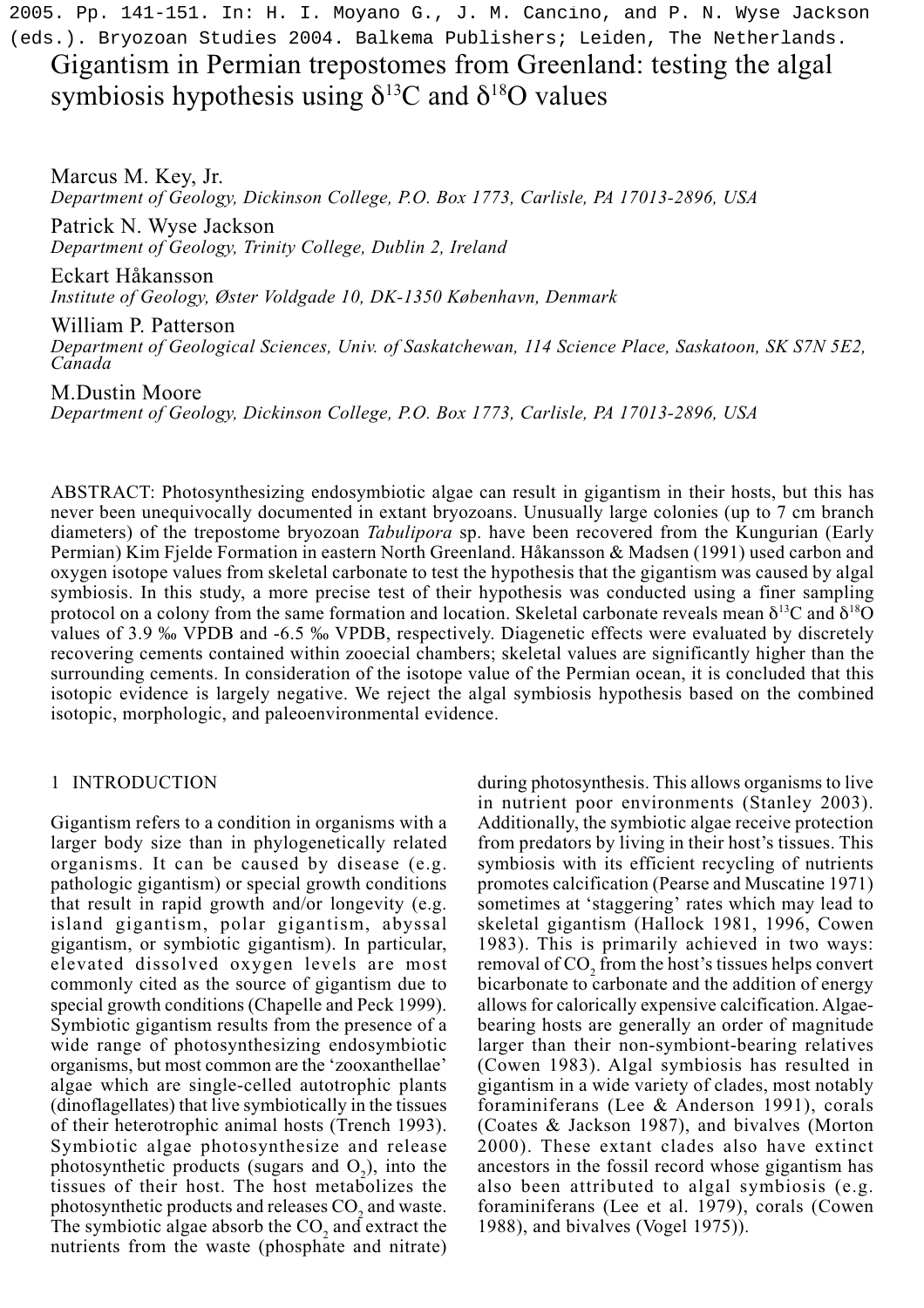

Figure 1. Colony branch fragment of the 'gigantic' Permian bryozoan *Tabulipora* sp. (GI 90635-1) (A) is 63 mm long and 39 mm wide compared to six 'regular sized' *Tabulipora* sp. branch fragments from the Pennsylvanian of Kansas (B). Scale bar = 20 mm.

#### 1.1 *Gigantism in bryozoans*

Gigantism has been recognized in various bryozoans, including several Ordovician trepostomes (Raizen et al. 1999), the Mississippian trepostome *Stenophragmidium* sp. with >35 mm diameter branches (Wyse Jackson & Kora, unpublished data), the Cretaceous cyclostome *Pennipora anomalopora* with 22 mm diameter branches (Taylor & Voigt 1999), the Pleistocene cheilostome *Schizoporella* sp. (Cuffey & Fonda 1976), and the Recent cheilostome *Cellepora coronopus* with 20 mm diameter branches (Chapman 1933). Larger than all these is the Permian trepostome *Tabulipora* sp. from the Kim Fjelde Formation in Greenland (Fig. 1) in which branches reached up to 70 mm in diameter and 200 mm in length (Ross & Ross 1962, Håkansson 1979, Madsen 1987, 1994, Madsen & Håkansson 1989, Håkansson & Madsen 1991, Stemmerik 1997). These Greenland colonies are at least an order of magnitude larger than other stenolaemates specifically and bryozoans in general (Madsen 1991). In addition, Håkansson & Madsen (1991) argued that this example of gigantism was the result of endosymbiotic algae.

# 1.2 *History of research on endosymbionts in bryozoans*

Previously in earlier bryozoan research, plant cells were reported in brown bodies or in the gut wall of bryozoans (MacMunn 1887, Oltmans 1923, Zirpolo 1923). The cells in brown bodies most likely represent undigested food (Schopf 1977). Reports of cells in the gut wall are of more interest to this study. Of these previous studies, Zirpolo's (1923) is most unequivocal in attributing the cells to symbiotic algae in the gut wall, but Buchner (1930) was unable to substantiate Zirpolo's claim. Bryozoan-algal relationships were again invoked to explain zoarial habits of some Paleozoic fossil species including *Archimedes* sp. (Condra & Elias 1944, 1945). This bryozoan-algal relationship was quickly disproved (Easton 1944, Haas 1945, Shulga-Nesterenko 1949), but even if these relationships were genuine, they involved exosymbiotic, multicellular algae, not the endosymbiotic, unicellular algae that are the focus of this paper. Lutaud (1965) showed that bacterial cysts live within bryozoans, but once again they were non-symbiotic. This was the state of bryozoan-algae symbiosis until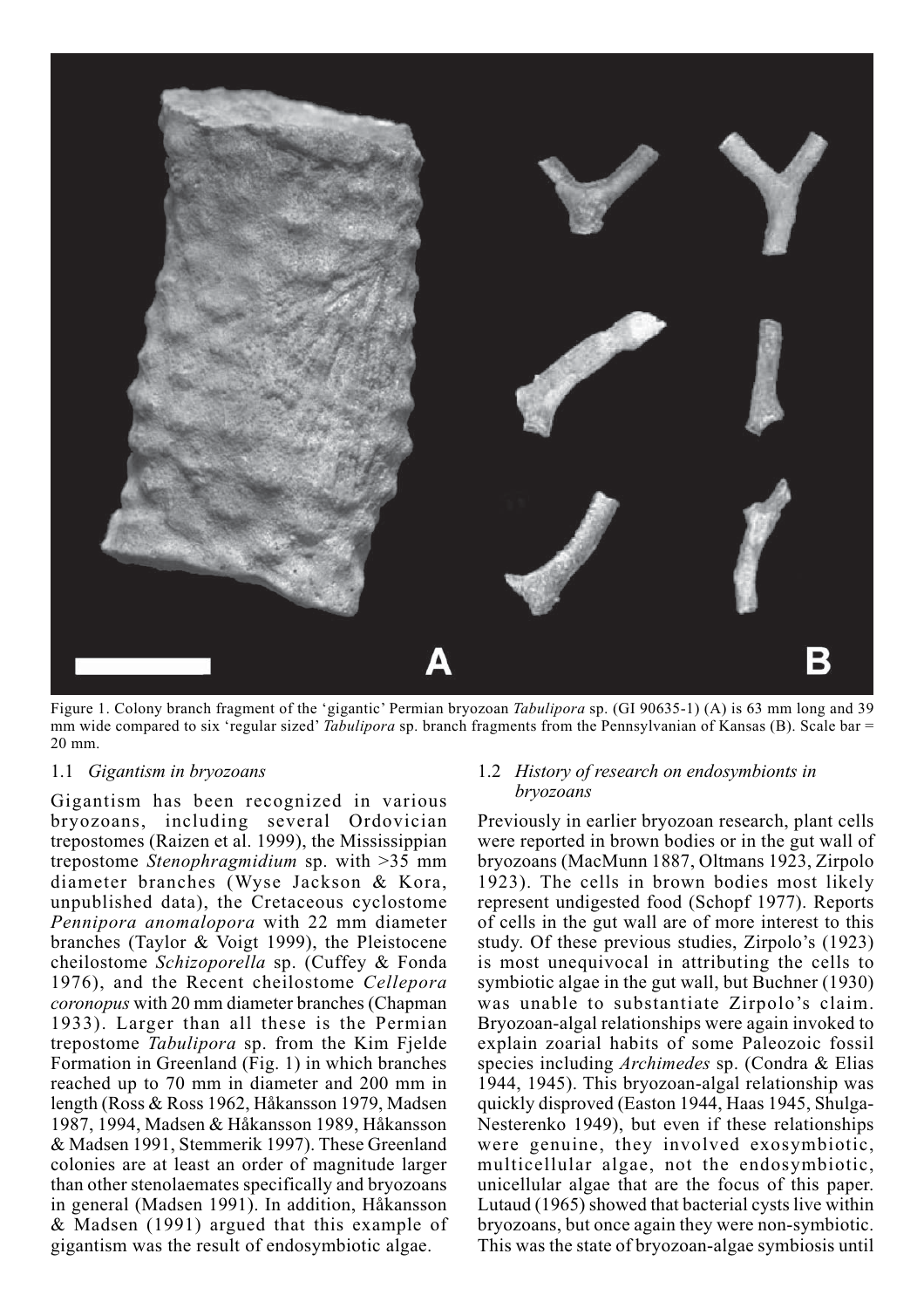Cuffey (1970, p. 44) wrote, 'Single-celled algae (zooxanthellae) live commensally in the soft tissues of a few modern marine bryozoans.' But this statement was unsupported and was thus rejected by Schopf (1977, p. 181) who found no evidence that any modern bryozoan has a symbiotic relationship with single-celled algae. Taylor (1999) reviewed the literature and concluded that there are no known examples of modern bryozoans with skeletons which are modified by the presence of photosynthetic or chemosynthetic endosymbionts. Since then, Crowley & Taylor (2000) reported on hydroids living symbiotically with some ascophoran cheilostomes, and Kaselowsky et al. (2002) documented the presence of fungi growing in the metacoelom of bryozoans causing the formation of 'giant buds'. These are not the photosynthesizing endosymbiotic algae common in reef forming corals.

The most rigorous test to date for symbiotic algae in bryozoans came from a study by Håkansson & Madsen (1991) who argued that for some Permian bryozoans gigantism was the result of endosymbiosis. The effectiveness of Håkansson & Madsen's original isotopic test of the algal symbiosis hypothesis for gigantism in bryozoans was limited by the sampling resolution of the technology available at the time. New micromilling technology with 1 m spatial sampling resolution and new mass spectrometers that require  $\sim$ 20 µg samples (sensu Wurster et al. 1999) allow better independent sampling of bryozoan skeletal walls and secondary cements. This is in contrast to Håkansson & Madsen's  $(1991) \ge 1.5$  mg samples. They recognized this on p. 154: 'due to the comparatively high amount of carbonate material required by the available analytical facilities, all bryozoan samples analyzed contain a varying proportion of the diagenetic cement spar now occupying all zooidal cavities.' It is the goal of this study to test the algal symbiosis hypothesis for gigantism in the Permian trepostome *Tabulipora* sp. using state-of-the-art stable isotope analytical technology.

# 2 MATERIALS

This study was based on a single Geological Institute of Copenhagen specimen (GI 90635-1) of the stenoporid trepostome bryozoan *Tabulipora* sp. The colony branch has a length of 63.0 mm and a diameter of 38.9 mm (endozone diameter = 20.7 mm, exozone width  $= 9.1$  mm). The sample was collected 10 km northeast of Kap Jungersen in southern Amdrup Land in eastern North Greenland (Håkansson et al. 1981, Fig. 17, un-numbered dot NE of locality 16; (80°35′N, 15º59′W). It came from the top of the Kim Fjelde Formation of the Mallemuk Mountain Group (Håkansson 1979, Stemmerik & Håkansson 1989) and has an age of Early Permian

(Kungurian stage) (Stemmerik et al. 1998). The Kim Fielde Formation was deposited in the Wandel Sea Basin which developed in response to extension and rifting between Greenland, Norway and Spitsbergen (Håkansson & Stemmerik 1989, Stemmerik et al. 1998). Deposition in the basin was controlled by a series of syndepositional extensional faults and grabens that developed parallel to the stable Greenland craton (Stemmerik et al. 1996). Sedimentation in Amdrup Land was restricted to a subsiding platform bordered to the west by the East Greenland fault zone and to the northeast by the Sommerterasserne fault (Håkansson & Stemmerik 1995).

This formation consists of cliff-forming, normal marine, shallow to deeper shelf, finely bedded, chert-rich, fossiliferous limestones (Håkansson 1979, Håkansson et al. 1981, Stemmerik & Håkansson 1989, Stemmerik et al. 1996). The giant bryozoans are preserved in a bryozoan rudstone facies which was deposited on the outer shelf below storm wave base (facies F4 of Stemmerik 1997). Stemmerik (1997) correlated this facies with modern, shelf edge, cool-water carbonates deposited in 140-250 m depth (James et al. 1992). This interpretation is supported by the presence of contemporaneous formations at slightly lower paleolatitude in the Norwegian-Greenland Sea Basin of East Greenland which reflect warmer water conditions (Stemmerik 1995) and at slightly higher paleolatitude in the Sverdrup Basin of Canada which reflect even cooler water conditions (Beauchamp & Desrochers 1997). The cold temperate conditions are also reflected in the diagenetic products in the Kim Fjelde Formation where LMC cements dominate (Håkansson & Stemmerik 1995).

The general Late Paleozoic northward movement of Pangea and the cessation of warm water currents in response to mid-Permian, Proto-Atlantic rifting led to a shift to temperate cool-water carbonates in eastern North Greenland during the Kungurian (Beauchamp 1994, Stemmerik & Worsley 1995). This cooling has been linked to changes in the composition of the Permian bryozoan faunas of the higher latitudes in the northern hemisphere (Ross 1995). In eastern North Greenland, sedimentation occurred in cold temperate water (Stemmerik et al. 1996). The Kim Fjelde Formation was deposited in the Early Permian pan-Arctic shallow carbonate platform (Håkansson & Stemmerik 1984, 1989, Stemmerik & Håkansson 1989) from 35°N (Scotese & Langford 1995) or 40°N paleolatitude (Coward 1995, Ziegler et al. 1997).

#### 3 METHODS

The bryozoan colony was mounted on a glass slide and thick sectioned  $(100 \mu m)$  thick), and its exposed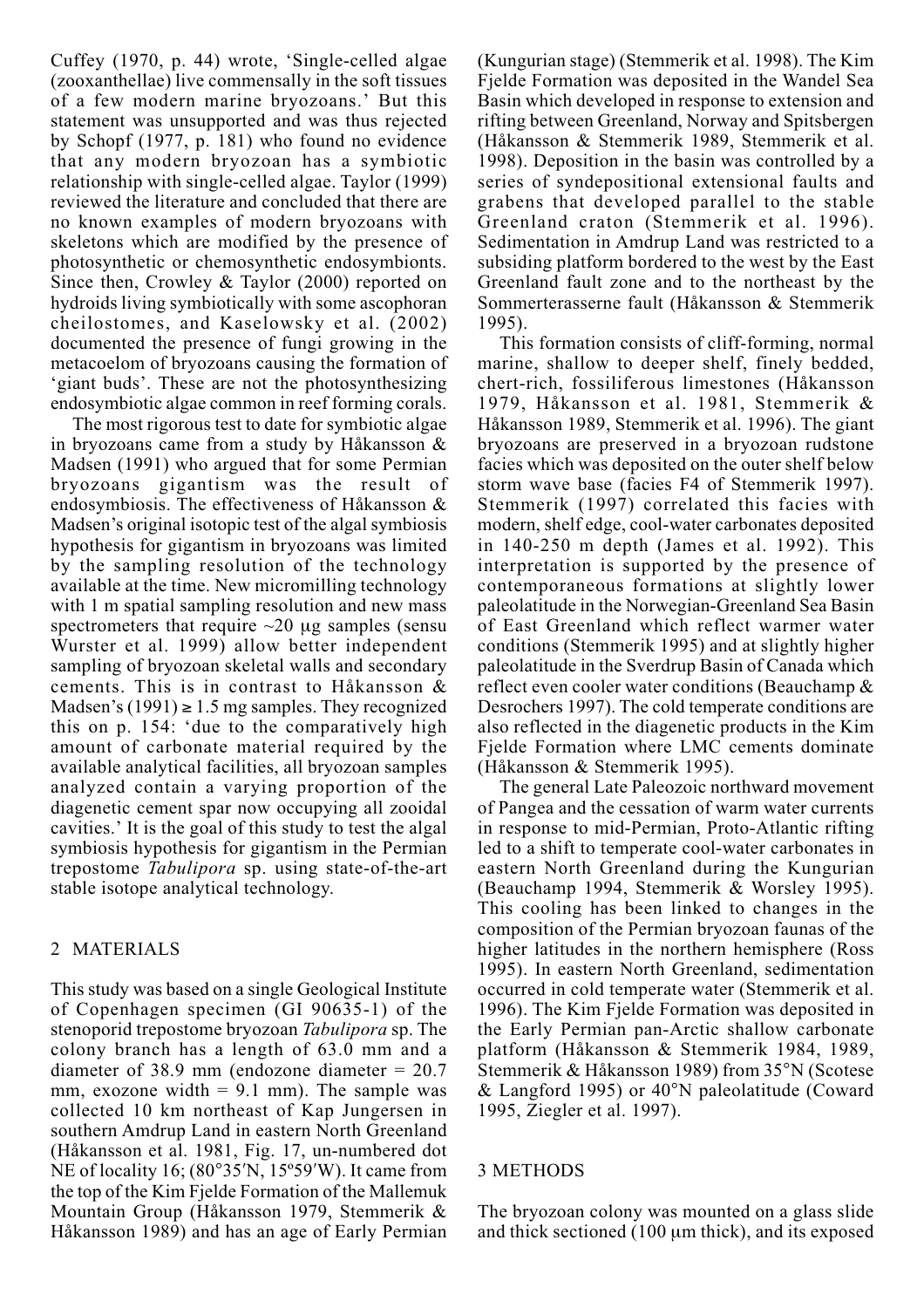

Figure 2. Diagrammatic longitudinal cross section view of *Tabulipora* sp. showing the endozone with its thin (~10 µm) zooecial skeletal walls in contrast with the exozone with its thick  $(\sim 150 \mu m)$  zooecial skeletal walls.

upper surface was polished. Micromilling was performed (sensu Wurster et al. 1999) on a robotic computer controlled three-dimensional positioning stage set under a fixed high-precision dental drill that results in 1 µm spatial sampling resolution. Enough carbonate was milled to generate samples of approximately 20 µg of powder for each carbon and oxygen isotope analysis. The carbonate samples were roasted *in vacuo* at 200°C to remove water and volatile organic contaminants that could interfere with carbonate analyses. Stable isotope values were obtained using a Finnigan Kiel-III automated carbonate preparation system directly coupled to the inlet of a Finnigan MAT 252 gas ratio mass spectrometer. Carbonate was reacted at 70°C with two drops of anhydrous phosphoric acid for 90 seconds. Isotope ratios were corrected for acid fractionation and 17O contribution and reported in per mil notation relative to the VPDB standard. Precision and calibration of data were monitored through daily analysis of NBS-18 and NBS-19 carbonate standards.  $\delta^{18}$ O values of the samples are



Figure 3. Photomicrograph of the exozone of *Tabulipora* sp. (GI 90635-1) showing examples of separate sampling areas for zooecial skeletal walls (ZSW) and diagenetic infilled cements (DIC). Image is 1 mm wide.

bracketed by those of the standards. Precision is better than  $\pm$  0.1 for both carbon and oxygen isotope values. All isotope values in this paper are presented as  $\delta^{18}O_{\text{(CaCO3)}}$  and  $\delta^{13}C_{\text{(CaCO3)}}$  relative to PDB.

The endozone and exozone were sampled separately as were the diagenetic infilled cements and the zooecial skeletal walls (Figs 2-3). The endozone is thin-walled  $(\sim 10 \,\mu m)$  so relatively more diagenetic cement was probably included in the carbonate samples. The exozone is thick-walled (over  $150 \mu m$ ) so relatively less diagenetic cement was probably included in the carbonate samples.

## 4 ISOTOPIC EFFECTS OF PHOTOSYNTHESIZING ENDOSYMBIONTS

Animals that do not secrete shell material in isotopic equilibrium with the surrounding water possess a vital effect (Lowenstam & Epstein 1954). The effect of photosynthesizing endosymbionts on stable isotope values of host organisms' skeletons is complex and equivocal (Houston et al. 1999). Carbon isotope fractionation is complex as it is affected by a variety of factors (i.e. vital effects) including kinetic effects, that are controlled by growth and calcification rates, as well as metabolic effects, that are controlled by respiration and photosynethetic rates (Norris 1998). In contrast,  $\delta^{18}O$ fractionation is relatively simple as it is predominantly correlated with water temperature and salinity (Norris 1998).

Conventional wisdom now is that the vital effect of symbionts is expressed as higher skeletal  $\delta^{13}C$ values (e.g. Barrera et al. 1990, Stanley & Swart 1995, Norris 1996, 1998). This is in contrast to earlier studies that found the opposite (e.g. Weber & Woodhead 1970, Erez 1978, McConnaughey 1989). Conventional wisdom now also holds that the vital effect of symbionts is expressed as lower  $\delta^{18}$ O values (e.g. Weber & Woodhead 1970, 1972, Buchardt & Hansen 1977, Erez 1978,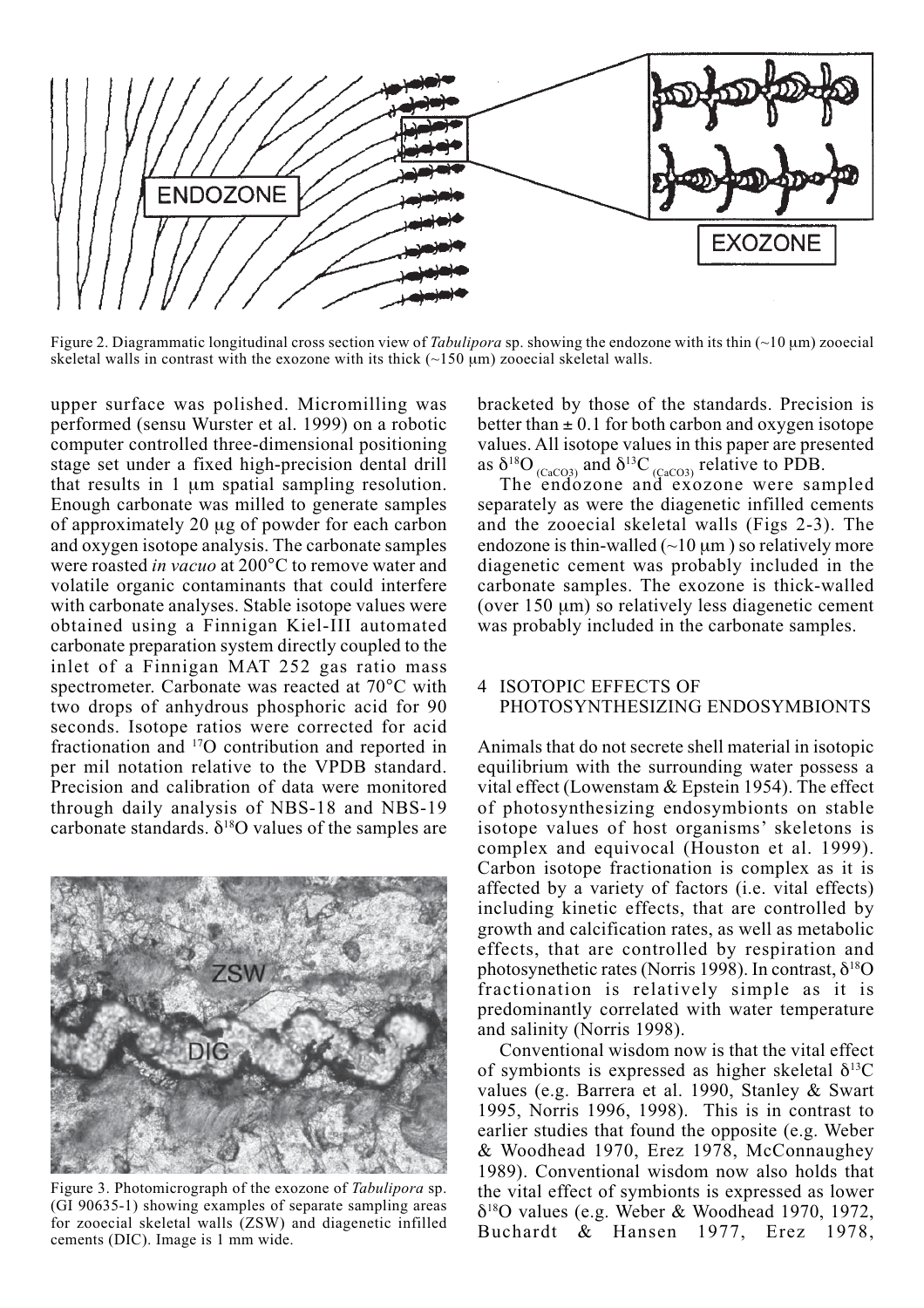Table 1. Summary of stable isotopic values from the Permian bryozoan *Tabulipora* sp. (GI 90635-1). n = number of samples.

|          | General sample location Specific sample location       | $\mathbf n$  | $\delta^{13}C$ (% VPDB)<br>Range                  | Mean              | Standard<br>deviation | $\delta^{18}O$ (% VPDB)<br>Range                         | Mean                       | Standard<br>deviation |
|----------|--------------------------------------------------------|--------------|---------------------------------------------------|-------------------|-----------------------|----------------------------------------------------------|----------------------------|-----------------------|
| Endozone | Diagenetic infilled cements<br>Zooecial skeletal walls | 11<br>7<br>4 | 3.4 to 4.1<br>3.4 to 4.1<br>3.7 to 3.8            | 3.7<br>3.7<br>3.8 | 0.18<br>0.23<br>0.03  | $-8.1$ to $-5.4$<br>$-8.1$ to $-5.4$<br>$-7.2$ to $-6.9$ | $-7.3$<br>$-7.4$<br>$-7.1$ | 0.77<br>0.95<br>0.18  |
| Exozone  | Diagenetic infilled cements<br>Zooecial skeletal walls | 9<br>5<br>4  | 3.4 to 4.1<br>3.4 to 3.7<br>$3.7 \text{ to } 4.1$ | 3.7<br>3.6<br>4.0 | 0.24<br>0.09<br>0.18  | $-8.2$ to $-5.5$<br>$-8.2$ to $-7.1$<br>$-7.5$ to $-5.5$ | $-7.1$<br>$-7.9$<br>$-6.0$ | 1.22<br>0.44<br>1.01  |

McConnaughey 1989, Norris 1996, Houston et al. 1999), while other studies have found that symbionts have no effect (e.g. Barrera et al. 1990, Crowley & Taylor 2000). Similarly, the conventional wisdom is that  $\delta^{13}$ C and  $\delta^{18}$ O are positively correlated only in organisms lacking photosynthesizing endosymbionts (e.g. McConnaughey 1989, Stanley & Swart 1995, Spero et al. 1997), although others have suggested that symbiotic organisms can exhibit a similar relationship (e.g. Weber & Woodhead 1970, Romanek & Grossman 1989). To further complicate matters, some workers argue the positive correlation is in response to kinetic fractionation, not simply the metabolic effect of symbionts (e.g. McConnaughey 1989, Norris 1998, Crowley & Taylor 2000). Thus, using stable isotope values to differentiate between symbiotic and asymbiotic taxa in the fossil record is not at all straight forward. For the purposes of this study, it is assumed that the presence of photosynthesizing endosymbionts will be expressed as higher  $\delta^{13}$ C and lower  $\delta^{18}$ O values, with no positive correlation between the two.

#### 5 RESULTS

Twenty carbonate samples were collected for stable isotope analysis (Table 1, Fig. 4). For the colony as a whole, the zooecial skeletal walls (mean  $\delta^{13}C =$ 3.9 ‰ VPDB, mean  $\delta^{18}O = -6.5$  ‰ VPDB) displayed significantly higher values than the diagenetic infilled cements (mean  $\delta^{13}C = 3.6 \%$  VPDB, mean  $\delta^{18}O = -7.6$  % VPDB)(t-Tests,  $P < 0.019$ ). For the exozone in particular, zooecial skeletal walls also had significantly higher  $\delta^{13}$ C and  $\delta^{18}$ O values than diagenetic infilled cements (t-Tests, *P* < 0.025). In contrast, endozonal cement and skeletal wall samples were not significantly different in either δ<sup>13</sup>C or δ<sup>18</sup>O mean values (t-Tests,  $P > 0.05$ ). This probably reflects mixing of the zooecial skeletal wall carbonate and the diagenetic infilled cement carbonate in the thin-walled endozone. This could happen if the targeted cement was relatively thin and the drill penetrated the underlying zooecial wall. This mixing can be seen in Figure 4 where the arrow

in the upper right corner may reflect inclusion of some skeletal carbonate in the cement.

### 6 DISCUSSION

In order to interpret these results, the original isotope values of the contemporaneous seawater must be known. The global mean isotope value of Early Permian (Kungurian stage) seas has been inferred from various sources such as LMC brachiopod skeletons. In the Early Permian  $\delta^{13}$ C values are consistently estimated at between +4 and +6 ‰ VPDB, and  $\delta^{18}O$  values are estimated at between -4 and -6 ‰ VSMOW (Gruszczynski et al. 1989, Scholle 1995, Mii et al. 1997, Veizer, et al. 1999). Whole rock analyses from the same general age and location as this study yield similar  $\delta^{13}$ C values, but a wider range of  $\delta^{18}$ O values: between -3 and -9  $\%$ (Stemmerik & Magaritz 1989). Lower 18O values are interpreted as diagenetic overprinting (Stemmerik & Magaritz 1989). Using an intermediate value for the mean isotope values of the Early Permian seawater of  $\delta^{13}C = +5\%$  VPDB and  $\delta^{18}O = -5\%$  VSMOW (Gruszczynski et al. 1989, Scholle 1995, Mii et al. 1997, Veizer, et al. 1999), our least diagenetically altered samples (i.e. exozone skeletal walls) display  $\delta^{13}$ C values and  $\delta^{18}$ O values that are 1.0 ‰ lower (i.e. 5.0 - 4.0 ‰ and -5.0 - -6.0 %, respectively).  $\delta^{13}$ C and  $\delta^{18}$ O values are significantly, positively correlated (m =  $0.20$ , R<sup>2</sup> = 0.88,  $P < 0.01$ ; Fig. 4).

Isotope values do not reveal an obvious signal of photosynethsizing endosymbionts. The lack of higher  $\delta^{13}$ C and a positive correlation between  $\delta^{13}$ C and  $\delta^{18}$ O values argue for their absence. The only isotopic evidence for their presence are lower  $\delta^{18}$ O values, but these could simply represent a minor diagenetic signal.

Our data agree well with those of Håkansson & Madsen (1991) giving confidence to the analyses made many years apart in different laboratories (Fig. 5). Their mean  $\delta^{13}$ C value was 3.6 ‰ compared to our mean of 4.0 ‰ VPDB, and their mean  $\delta^{18}O$  value was -6.4 ‰ VPDB compared to our mean of -6.0 ‰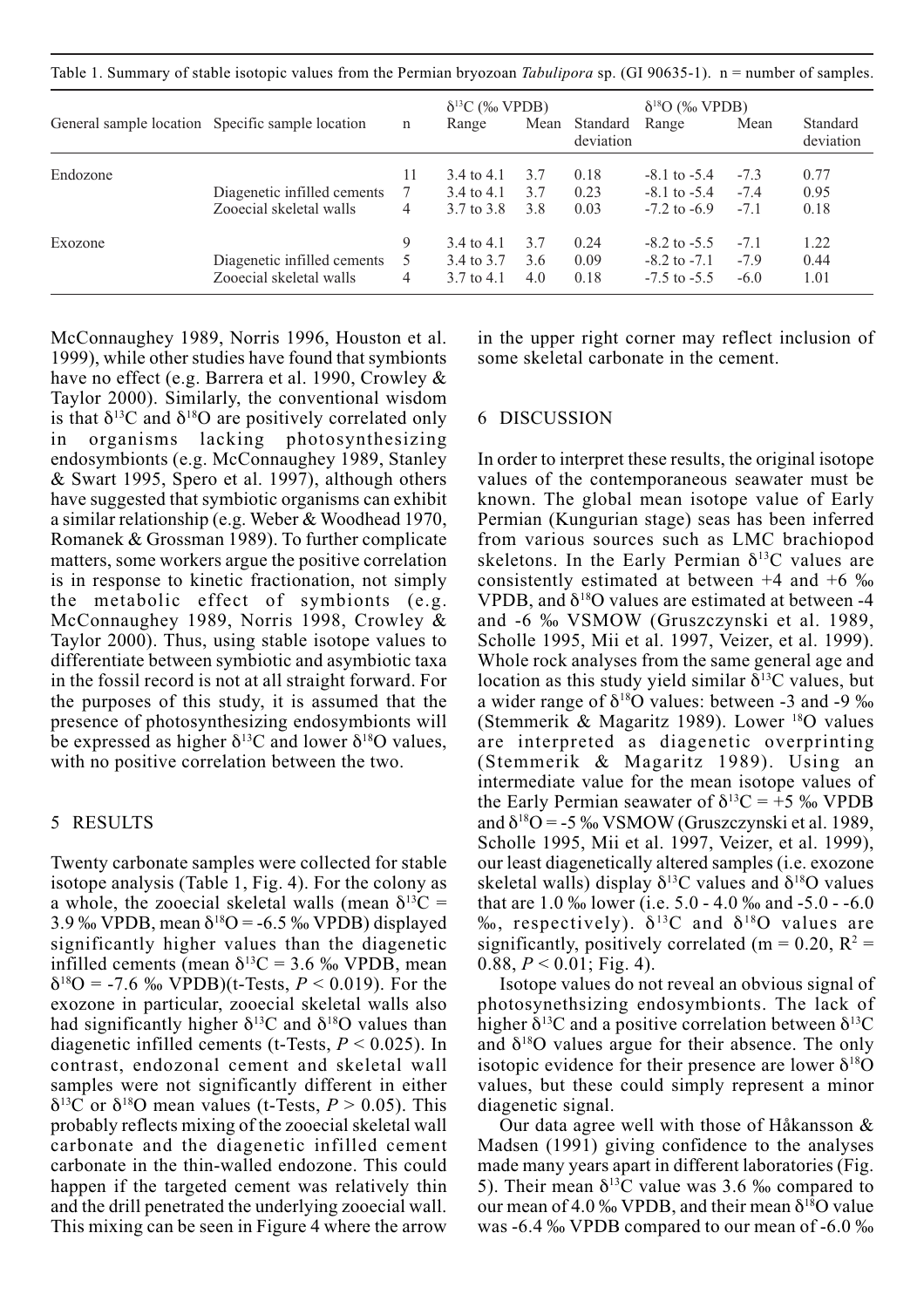

Figure 4. Plot of δ13C and δ18O values from colony of *Tabulipora* sp. (GI 90635-1). Dashed line represents linear regression (m  $= 0.20$ ,  $R^2 = 0.89$ ,  $P < 0.01$ ). Right arrow indicates possible contamination of cement sample by skeletal wall carbonate. Left arrow indicates possible contamination of skeletal wall sample by cement.



Figure 5. Plot of δ13C and δ18O values from colony of *Tabulipora* sp. from this study (GI 90635-1) compared to original data from Håkansson & Madsen (1991) (GGU-220665-3, GGU-220675-53, and miscellaneous colonies).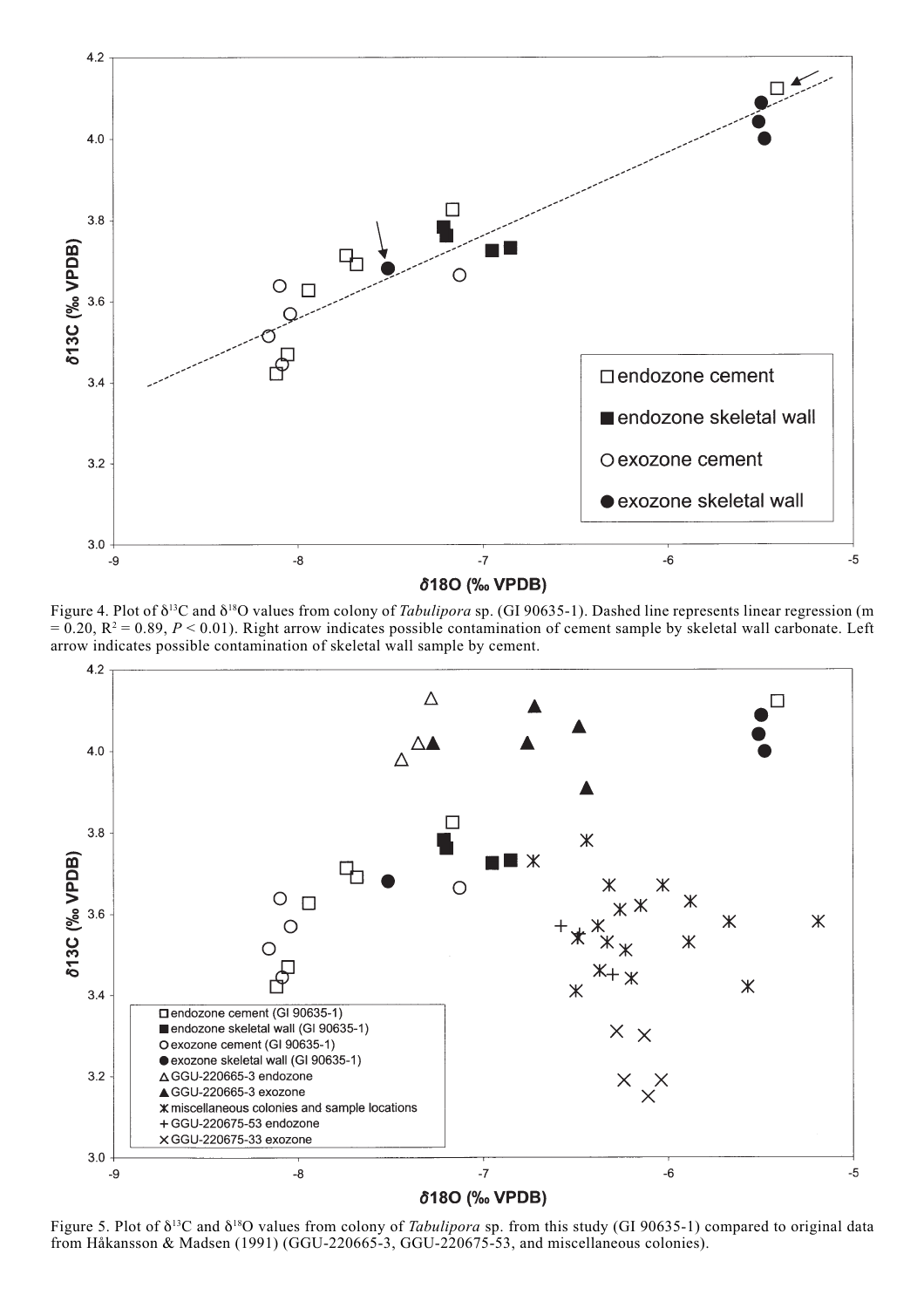Table 2. List of 17 characteristics that can be used to infer the presence of photosynthesizing endosymbiotic algae in fossil hosts and how each was scored for the bryozoans in this study. Modified from Cowen (1983) and Stanley & Swart (1995).

| Indirect evidence of photosynthesizing<br>endosymbiotic algae in host                | Is this true for the<br>bryozoan in this study? | Qualifications                                                                                                                                                                                          |
|--------------------------------------------------------------------------------------|-------------------------------------------------|---------------------------------------------------------------------------------------------------------------------------------------------------------------------------------------------------------|
| - Large size                                                                         | Yes                                             | See Figure 1.                                                                                                                                                                                           |
| - Rapid growth                                                                       | 2                                               | No evidence.                                                                                                                                                                                            |
| - Restricted to simple phyla                                                         | N <sub>0</sub>                                  | But other hosts with photosynthesizing endosymbiotic algae<br>(e.g. bivalves, nudibranchs, and ascidians and possibly even<br>brachiopods as well) are not simple.                                      |
| - Most commonly are filter feeders                                                   | Yes                                             | But foraminiferans and nudibranchs with photosynthesizing<br>endosymbiotic algae are exceptions.                                                                                                        |
| - High surface area-to-volume ratios                                                 | Yes                                             | But the robust branch sizes reduce the ratios compared to other<br>less robust ramose species. But bivalves with<br>photosynthesizing endosymbiotic algae fail this test as well.                       |
| - High skeleton-to-body ratios                                                       | Yes                                             | But flatworms and nudibranchs with photosynthesizing<br>endosymbiotic algae are exceptions.                                                                                                             |
| - Soft tissue layers on the photic side                                              | Yes                                             | But the undersides of branches would have been shaded, but<br>bivalves with photosynthesizing endosymbiotic algae partly<br>fail this test as well.                                                     |
| - Thin tissue layers for light<br>to pass through                                    | Yes                                             | In general, the confluent outer membrane of trepostomes is<br>thin. Specifically, <i>Tabulipora</i> 's growing tip has been<br>interpreted as a greenhouse (Håkansson & Madsen 1991, Text-<br>Fig. $3)$ |
| - Grow toward light                                                                  | Yes                                             | But the ramose growth habit could also be in response to<br>growth toward plankton which is the same general direction<br>as light.                                                                     |
| - High level of colonial integration                                                 | Yes                                             | This species has giant macular feeding structures (Key et al.<br>2002).                                                                                                                                 |
| - Most common in oligotrophic<br>reef environments                                   | N <sub>0</sub>                                  | The closest contemporaneous reefs are found further south in<br>the Norwegian-Greenland Sea Basin of East Greenland<br>(Stemmerik 1995).                                                                |
| - Restricted to shallow water<br>in photic zone                                      | N <sub>o</sub>                                  | Stemmerik (1997) correlated this facies with modern, shelf<br>edge, cool-water carbonates deposited in 140-250 m depth.                                                                                 |
| - Restricted to low turbidity water                                                  | $\overline{\mathcal{L}}$                        | No evidence.                                                                                                                                                                                            |
| - Restricted to tropics with minimal<br>fluctuations in seasonal light intensity     | N <sub>o</sub>                                  | 35-40°N paleolatitude.                                                                                                                                                                                  |
| - Higher $\delta^{13}C$                                                              | N <sub>0</sub>                                  | But see Discussion.                                                                                                                                                                                     |
| - Lower $\delta^{18}O$                                                               | Yes                                             | But see Discussion as this could be due to diagenesis.                                                                                                                                                  |
| - Lack of positive correlation between<br>$\delta^{13}$ C and $\delta^{18}$ O values | N <sub>o</sub>                                  | But see Discussion.                                                                                                                                                                                     |

VPDB. Our interpretations based on the newest literature reviewed in section 4 differ as Håkansson & Madsen (1991) interpreted lower  $\delta^{13}$ C values as indicative of photosynthesizing endosymbionts.

Due to the lack of direct evidence of photosynthesizing endosymbiotic algae in the fossil record (i.e. discovery of the endosymbionts themselves), indirect evidence such as isotopes must be used. Are there other independent characters that can be used to test the algal symbiosis hypothesis? Based on Cowen (1983) and Stanley & Swart (1995), 17 characteristics of hosts with photosynthesizing endosymbiotic algae were identified (Table 1). Some were morphological, others were environmental, while others were geochemical. The Permian *Tabulipora* sp. from Greenland was examined for each of these (Table 1).

## 7 CONCLUSIONS

Weighing equally each of the 17 characteristics of indirect evidence for the presence of photosynthesizing endosymbiotic algae in the host bryozoans, the count is nine in support, six in opposition, and two unresolved (Table 2). Of the nine supporting characteristics, six are qualified with some doubt leaving three definite lines of supporting evidence. These are large size (the original impetus for the paper), thin tissue layers for light to pass through, and a high level of colonial integration. Of the six in opposition, three are qualified with some doubt leaving three definite pieces of contradictory evidence. These are most common in oligotrophic reef environments, restricted to shallow water in photic zone, and restricted to tropics with minimal fluctuations in seasonal light intensity. The morphological evidence was largely in favor of endosymbiosis (8 in support, 1 in opposition, and 1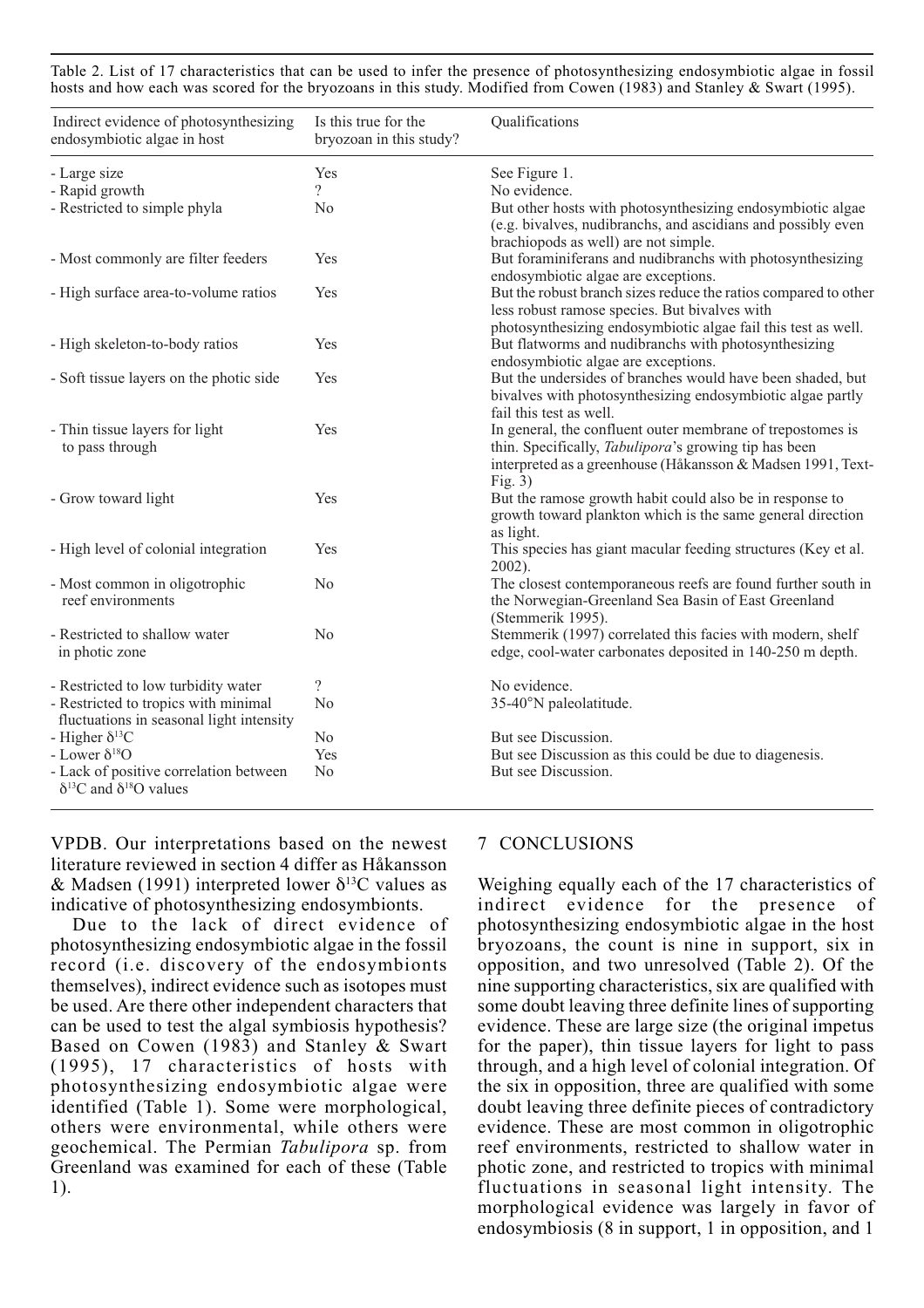equivocal). The paleoenvironmental evidence was largely against endosymbiosis (0 in support, 3 in opposition, and 1 equivocal). The isotopic evidence was also largely against endosymbiosis (1 in support, 2 in opposition, and 0 equivocal). Thus the evidence for the presence of photosynthesizing endosymbiotic algae in these bryozoans is at best equivocal.

In the absence of direct evidence for endosymbionts, Cowen (1983) reasoned for the most conservative approach to testing this hypothesis in fossils by arguing that any single piece of negative evidence requires the rejection of the algal symbiosis hypothesis. Based on the presence of three qualified negative pieces of evidence and three unqualified negative pieces of evidence, the algal symbiosis hypothesis for gigantism in these bryozoans is rejected.

The gigantism in *Tabulipora* sp. may have simply been a function of exposure to ideal growing conditions. Gigantism has been long known from other Permian faunas (e.g. Hayasaka & Hayasaka 1953), so perhaps it was simply an environmental effect. This is supported by the fact that these bryozoans are not the only large elements of their fauna, as there are also large productid and spiriferid brachiopods (Håkansson & Stemmerik 1995) and giant colonies of the bryozoan *Amphiporella* sp. (Madsen 1994, Stemmerik 1997).

This lack of an endosymbiotic vital effect is good news for those using bryozoan skeletons for stable isotope-based temperature calculations. It is generally assumed that bryozoan skeletons are secreted in isotopic equilibrium with their surrounding water. The data on which this is based is limited but growing and indicates the majority of bryozoans secrete their skeletons in isotopic equilibrium (Forester et al. 1973, Pätzold et al. 1987, Wefer & Berger 1991, Rao & Nelson 1992, Rao 1993, Bone & James 1997, Rahimpour-Bonab et al. 1997, Crowley & Taylor 2000, Machiyama et al. 2002, Smith & Key 2004, Smith et al. in press). The most notable exceptions are documented in Crowley & Taylor (2000) and Smith et al. (in press).

# ACKNOWLEDGEMENTS

This research was funded by a Whitaker Foundation grant to MMK administered through the Dickinson College Research and Development Committee. Acknowledgement is also made to the donors of the American Chemical Society Petroleum Research Fund (PRF grant #38713-B8 to MMK) for support of this research. We are grateful to the Trinity College Department of Geology laboratory technicians who made the sections. Christina Hartman provided technical assistance with the analyses in the stable isotope laboratory at Syracuse University. The manuscript was greatly improved by the comments of Priska Schäfer.

#### REFERENCES

- Barrera, E., Tevesz, M.J.S. & Carter, J.G. 1990. Variations in oxygen and carbon isotopic compositions and microstructure of the shell of *Adamussiun colbecki* (Bivalvia). *Palaios* 5: 149-159.
- Beauchamp, B. 1994. Permian climatic cooling in the Canadian Arctic. In G.D. Klein (ed.), *Pangea: paleoclimate, tectonics and sedimentology during accretion, zenith and breakup of a supercontinent*: 229- 245. Boulder: Geological Society of American Special Paper 228.
- Beauchamp, B. & Desrochers, A. 1997. Permian warm- to very cold-water carbonates and cherts in northwest Pangea. In N.P. James & J.A.D. Clarke (eds), *Cool-water carbonates*: 327-347. Tulsa: SEPM Special Publication No. 55.
- Bone, Y. & James, N.P. 1997. Bryozoan stable isotope survey from the cool-water Lacepede Shelf, southern Australia. In N.P. James & J.A.D. Clarke (eds), *Cool-water carbonates*: 93-105. Tulsa: SEPM Special Publication No. 55.
- Buchardt, B. & Hansen, H.J. 1977. Oxygen isotope fractionation and algal symbiosis in benthic foraminifera from the Gulf of Elat, Israel. *Bulletin of the Geological Society of Denmark* 26: 185-194.
- Buchner, P. 1930. *Tiere und Pflanze in Symbiose*. Berlin: Borntraeger.
- Chapelle, G. & L.S. Peck. 1999. Polar gigantism and oxygen. *Nature* 399: 114-115.
- Chapman, F. 1933. On a gigantic polyzoan referable to *Lichenopora*, from the Miocene of Airey's Inlet, Victoria. *Proceedings of the Royal Society of Victoria* 46: 55-59.
- Coates, A.G. & Jackson, J.B.C. 1987. Clonal growth, algal symbiosis, and reef formation by corals. *Paleobiology* 13: 363-378.
- Condra, G.E. & Elias, M.K. 1944. Study and revision of *Archimedes* (Hall). *Geological Society of America Special Paper* 53: 1-243.
- Condra, G.E. & Elias, M.K. 1945. *Bicorbula*, a new Permian Bryozoan, probably a bryozoan-algal consortium. *Journal of Paleontology* 19: 116-125.
- Coward, M.P. 1995. Structural and tectonic setting of the Permo-Triassic basins of northwest Europe. In S.A.R. Boldy (ed.), *Permian and Triassic Rifting in Northwest Europe*: 7-39. Geological Society Special Publication. No. 91.
- Cowen, R. 1983. Algal symbiosis and its recognition in the fossil record. In M.J.S. Tevesz & P.L. McCall (eds), *Biotic interactions in recent and fossil benthic communities*: 431- 478. New York: Plenum.
- Cowen, R. 1988. The role of algal symbiosis in reefs through time. *Palaios* 3: 221-227.
- Crowley, S.F. & Taylor, P.D. 2000. Stable isotope composition of modern bryozoan skeletal carbonate from the Otago Shelf, New Zealand. *New Zealand Journal of Marine and Freshwater Research* 34: 331-351.
- Cuffey, R.J. 1970. Bryozoan-environment interrelationships - an overview of bryozoan paleoecology and ecology. *Pennsylvania State University Earth and Mineral Sciences* 39: 41-45, 48.
- Cuffey, R.J. & Fonda, F.S. 1976. "Giant" *Schizoporella*; sedimentologically important cheilostome bryozoans in Pleistocene and Recent carbonate environments of Bermuda, the Bahamas, and Florida. *Geological Society of America, Abstracts with Programs* 8(4): 474-475.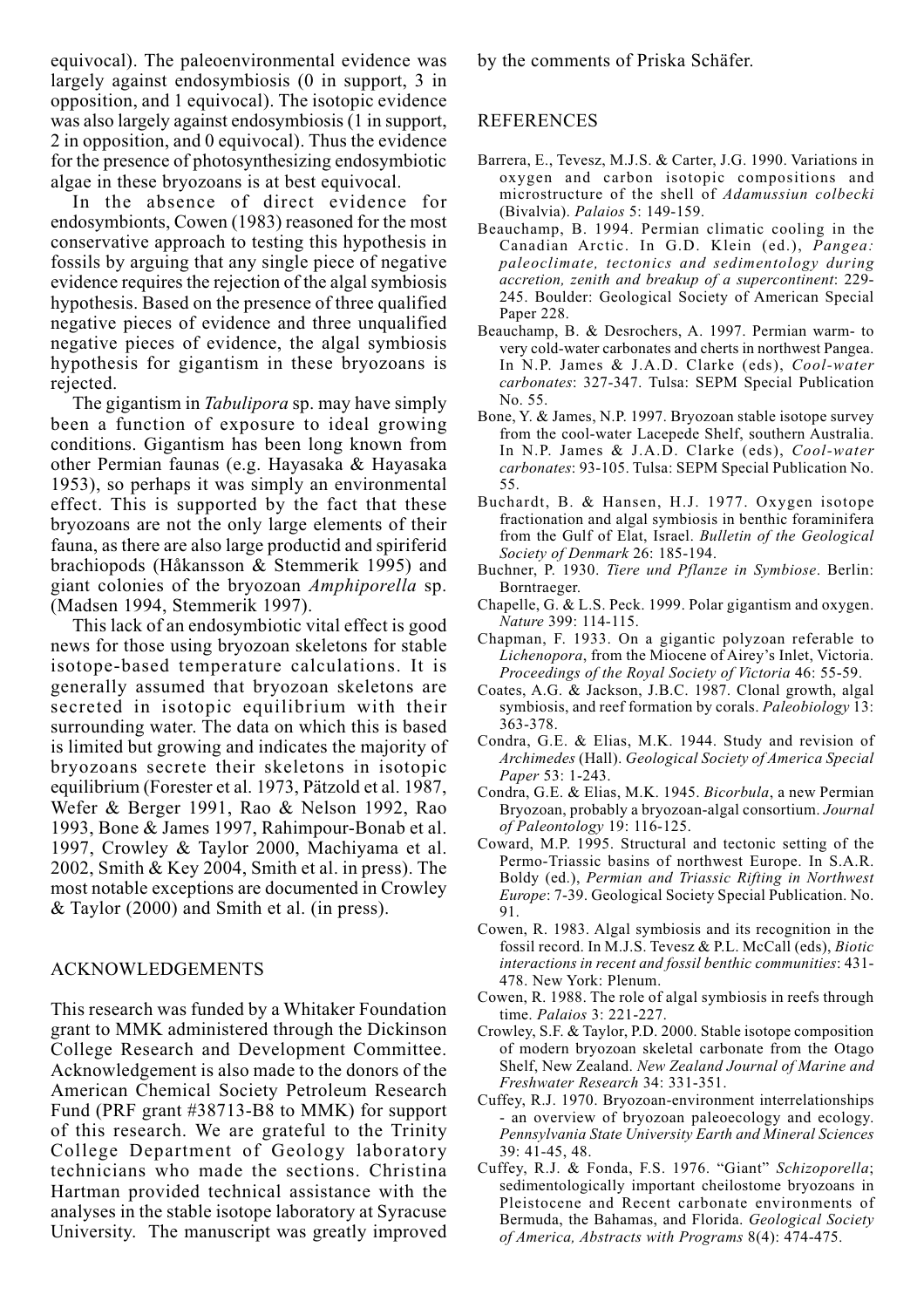- Easton, W.H. 1944. Review of Condra and Elias, "Study and revision of *Archimedes* (Hall)". *Journal of Paleontology* 18: 405-409.
- Erez, J. 1978. Vital effect on stable-isotope composition seen in foraminifera and coral skeletons. *Nature* 273: 199-202.
- Forester, R.M., Sandberg, P.A. & Anderson, T.F. 1973. Isotopic variability of cheilostome bryozoan skeletons. In G.P. Larwood (ed.), *Living and Fossil Bryozoa*: 79-94. London: Academic Press.
- Gruszczynski, M., Halas, S., Hoffman, A. & Malkoski, K. 1989. A brachiopod calcite record of the oceanic carbon and oxygen isotope shifts at the Permian/Triassic transition. *Nature* 337: 64-68.
- Haas, O. 1945. Notes on *Archimedes* [Glen Dean fm., Indiana]. *American Museum Novitates* 1945: 1-5.
- Håkansson, E. 1979. Carboniferous to Tertiary development of the Wandel Sea Basin, Peary Land, eastern North Greenland. *Rapport Grønlands Geologiske Undersøgelse* 88: 73-83.
- Håkansson, E., Heinberg, C. & Stemmerik, L. 1981. The Wandel Sea Basin from Holm Land to Lockwood Ø, eastern North Greenland. *Rapport Grønlands Geologiske Undersøgelse* 106: 47-63.
- Håkansson, E. & Madsen, L. 1991. Symbiosis a plausible explanation of gigantism in Permian trepostome bryozoans. In F.P. Bigey & J.-L. d'Hondt (eds), *Bryozoaires Actuales et Fossiles*: 151-159. Nantes: Societe des Sciences Naturalles de l'Ouest de la France. Memoire hors serie.
- Håkansson, E. & Stemmerik, L. 1984. Wandel Sea Basin the North Greenland equivalent to Svalbard and the Barents Shelf. In A.M. Spencer (ed*.*)*, Petroleum Geology of the North European Margin*: 97-107. London: Graham and Trotman.
- Håkansson, E. & Stemmerik, L. 1989. Wandel Sea Basin a new synthesis of the late Paleozoic to Tertiary accumulation in North Greenland. *Geology* 17: 683-686.
- Håkansson, E. & Stemmerik, L. 1995. Wandel Sea basin; basin analysis; a summary. *Rapport Grønlands Geologiske Undersøgelse* 165: 42-48.
- Hallock, P. 1981. Algal symbiosis: a mathematical analysis. *Marine Biology* 62: 249-255.
- Hallock, P. 1996. The energetics of algal symbiosis: implications for evolution. *Sixth North American paleontological convention; abstracts of papers*. Special Publication of the Paleontological Society 8: 158.
- Hayasaka, I. & Hayasaka, S. 1953. Fossil assemblages of mollusks and brachiopods of unusually large sizes from the Permian of Japan. *Transactions and Proceedings of the Palaeontological Society of Japan* 10: 37-44.
- Houston, R.M., Huber, B.T. & Spero, H.J. 1999. Size-related isotopic trends in some Maastrichtian planktic foraminifera: methodological comparisons, intraspecific variability, and evidence for photosymbiosis. *Marine Micropaleontology* 36: 169-188.
- James, N.P., Bone, Y., von der Borch, C. & Gostin, V.A. 1992. Modern carbonate and terrigenous clastic sediments on a cool water, high-energy, mid-latitude shelf: Lacepede, southern, Australia. *Sedimentology* 39: 877-903.
- Kaselowsky, J., Scholz, J. & Levit, G.S. 2002. The biological potential of encrusting bryozoans. *Senckenbergiana Lethaea* 82: 181-192.
- Key, M.M., Jr., Thrane, L. & Collins, J.A. 2002. Functional morphology of maculae in a giant ramose bryozoan from the Permian of Greenland. In P.N. Wyse Jackson, C.J. Buttler & M.E. Spencer Jones (eds), *Bryozoan Studies 2001*: 163-170. Lisse, A.A. Balkema Publishers.
- Lee, J.J. & Anderson, O.R. 1991. Symbiosis in foraminifera. In J.J. Lee & O.R. Anderson (eds), *Biology of Foraminifera*: 157-220. London: Academic Press.
- Lee, J.J., McEnery, M.E., Kahn, E.G. & Schuster, F. 1979. Symbiosis and the evolution of larger foraminifera. *Micropaleontology* 25: 118-140.
- Lowenstam, H.A. & Epstein, S. 1954. Paleotemperatures of the post-Aptian Cretaceous as determined by the oxygen isotope method. *Journal of Geology* 62: 207-248.
- Lutaud, G. 1965. Sur la presence des microorganismes specifiques dans les glandes vestibulaires et dans l'aviculaire de *Palmicellaria skenei* (Ellis et Solander) Bryozoaire Chilostome. *Cahiers de Biologie Marine* 6:181-190.
- Machiyama, H., Yamada, T., Kaneko, N., Iryu, Y., Odawara, K., Asami, R., Natsuda, H., Mawatari, S., Bone, Y. & James, N.P. 2002. Carbon and oxygen isotopes of coolwater bryozoans from the Great Australian Bight and their paleoenvironmental significance. In A.C. Hine, D.A. Feary & M.J. Malone (eds), *Proceedings of the Ocean Drilling Program, Scientific Results* 182: 1-29.
- MacMunn. C.A. 1887. Chromatology of sponges. *Proceedings of the Physiological Society (London)* 3: xi-xii.
- Madsen, L. 1987. Growth and polypide morphology in some ramose trepostome bryozoans from the Permo-Carboniferous of the Arctic. In J.R.P. Ross (ed.), *Bryozoa: Present and Past*: 169-176. Bellingham: Western Washington University Press.
- Madsen, L. 1991. *The species concept in trepostome bryozoans - a study of phenotypical and genotypical variability within the genus* Tabulipora *in North Greenland*. Copenhagen: Unpublished Ph.D. dissertation, University of Copenhagen.
- Madsen, L. 1994. Bryozoans from the Upper Palaeozoic Sequence in the Wandel Sea Basin, North Greenland. *Wandel Sea Basin: Basin Analysis Scientific Report* 6: 1- 18.
- Madsen, L. & Håkansson, E. 1989. Upper Palaeozoic bryozoans from the Wandel Sea Basin, North Greenland. *Rapport Grønlands Geologiske Undersøgelse* 144: 43-52.
- McConnaughey, T. 1989. <sup>13</sup>C and <sup>18</sup>O isotopic disequilibrium in biological carbonates: I. Patterns. *Geochimica et Cosmochimica Acta* 53: 151-162.
- Mii, H.-S., Grossman, E.L. & Yancey, T.E. 1997. Stable carbon and oxygen isotope shifts in Permian seas of West Spitsbergen-global change or diagenetic artifact? *Geology* 25: 227-230.
- Morton, B. 2000. The biology and functional morphology of *Fragum erugatum* (Bivalvia: Cardiidae) from Shark Bay, Western Australia: the significance of its relationship with entrained zooxanthellae. *Journal of Zoology* 251: 39-52.
- Norris, R.D. 1996. Symbioses as an evolutionary innovation in the radiation of Paleocene planktic foraminifera. *Paleobiology* 22: 461-480.
- Norris, R.D. 1998. Recongition and macroevolutionary significance of photosymbiosis in mollusks, corals, and foraminifera. In R.D. Norris & R.M. Corfield (eds), *Isotope Paleobiology and Paleoecology*: 68-100. Paleontological Society Papers. Vol. 4.
- Oltmans, F. 1923. *Morphologie und Biologie der Algen*. 2nd revised edition. Jena: Fischer.
- Pätzold, J., Ristedt, H. & Wefer, G. 1987. Rate of growth and longevity of a large colony of *Pentapora foliacea* (Bryozoa) recorded in their oxygen isotope profiles. *Marine Biology* 96: 535-538.
- Pearse, V.B. & Muscatine, L. 1971. Role of symbiotic algae (zooxanthellae) in coral calcification. *Biology Bulletin* 141: 350–363.
- Rahimpour-Bonab, H., Bone, Y., Moussavi-Harami, R. & Turnbull, K. 1997. Geochemical comparisons of modern cool-water calcareous biota, Lacepede Shelf, south Australia, with their tropical counterparts. In N.P. James & J.A.D. Clarke (eds), *Cool-Water Carbonates*: 77-91.